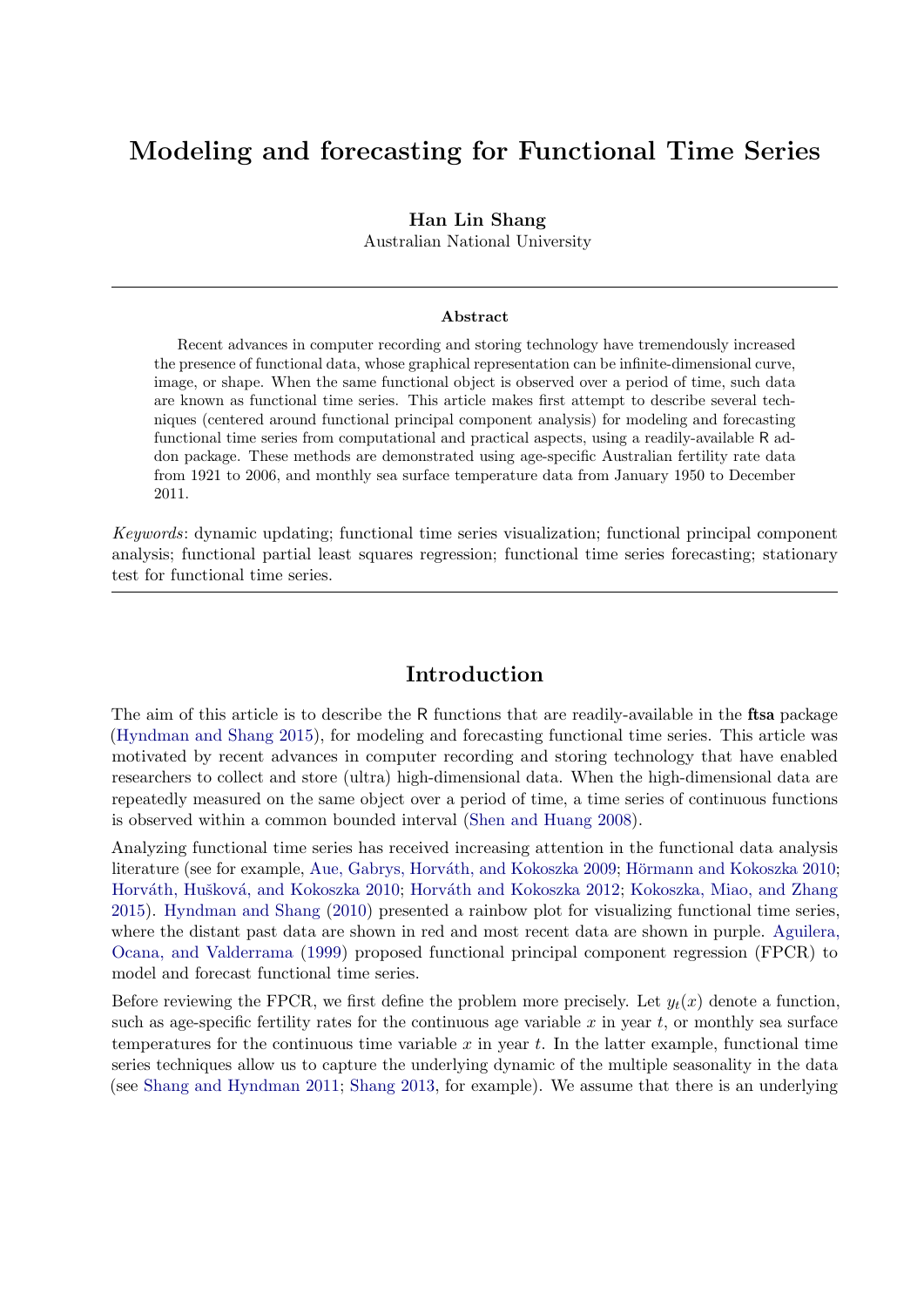<span id="page-1-0"></span>smooth function  $f_t(x)$  that observes with error at discretized grid points of x. In practice, we observe  $\{x_i, y_t(x_i)\}\$ for  $t = 1, 2, \ldots, n$  and  $i = 1, 2, \ldots, p$ , from which we extract a smooth function  $f_t(x)$ , given by

$$
y_t(x_i) = f_t(x_i) + \sigma_t(x_i)\varepsilon_{t,i},\tag{1}
$$

where  $\varepsilon_{t,i}$  is an independent and identically distributed (iid) standard normal random variable,  $\sigma_t(x_i)$  allows the amount of noise to vary with  $x_i$ , and  $\{x_1, x_2, \ldots, x_p\}$  is a set of discrete data points. For each t,  $\{x_1, x_2, \ldots, x_p\}$  can be un-equally spaced. Given a set of functional data  $f(x) = [f_1(x), f_2(x), \ldots, f_n(x)]^\top$ , we are interested in finding underlying patterns using the FPCR, from which we obtain forecasts of  $y_{n+h}(x)$ , where h denotes the forecast horizon.

This article proceeds as follows. Techniques for modeling and forecasting functional time series are reviewed and implemented using the ftsa package. Conclusions are given in the end.

## Functional time series modeling and forecasting techniques

#### Functional principal component regression

The theoretical, methodological and practical aspects of functional principal component analysis (FPCA) have been extensively studied in the functional data analysis literature, since it allows finite dimensional analysis of a problem that is intrinsically infinite-dimensional [\(Hall and Hosseini-Nasab](#page-9-6) [2006\)](#page-9-6). Numerous examples of using FPCA as an estimation tool in regression problem can be found in different fields of applications, such as breast cancer mortality rate modeling and forecasting [\(Erbas, Hyndman, and Gertig](#page-9-7) [2007\)](#page-9-7), call volume forecasting [\(Shen and Huang](#page-10-0) [2008\)](#page-10-0), climate forecasting [\(Shang and Hyndman](#page-10-3) [2011\)](#page-10-3), demographical modeling and forecasting [\(Hyndman and](#page-9-8) [Shang](#page-9-8) [2009\)](#page-9-8), and electricity demand forecasting [\(Antoch, Prchal, De Rosa, and Sarda](#page-9-9) [2008\)](#page-9-9).

At a population level, a stochastic process denoted by  $f$  can be decomposed into the mean function and the sum of the multiplications of orthogonal functional principal components and uncorrelated principal component scores. It can be expressed as

$$
f = \mu + \sum_{k=1}^{\infty} \beta_k \phi_k,
$$

where  $\mu$  is the unobservable population mean function,  $\beta_k$  is the  $k^{\text{th}}$  principal component scores, and  $\phi_k$  is the  $k^{\text{th}}$  population functional principal component.

In practice, we can only observe n realizations of f evaluated on a compact interval  $x \in [0, \tau]$ , denoted by  $f_t(x)$  for  $t = 1, 2, \ldots, n$ . At a sample level, the functional principal component decomposition can be written as

<span id="page-1-1"></span>
$$
f_t(x) = \bar{f}(x) + \sum_{k=1}^{K} \widehat{\beta}_{t,k} \widehat{\phi}_k(x) + \widehat{\varepsilon}_t(x), \qquad (2)
$$

where  $\bar{f}(x) = \frac{1}{n} \sum_{t=1}^{n} f_t(x)$  is the estimated mean function,  $\hat{\phi}_k(x)$  is the  $k^{\text{th}}$  estimated orthonormal eigenfunction of the empirical covariance operator

$$
\widehat{\Gamma}(x) = \frac{1}{n} \sum_{t=1}^{n} [f_t(x) - \bar{f}(x)][f_t(x) - \bar{f}(x)],
$$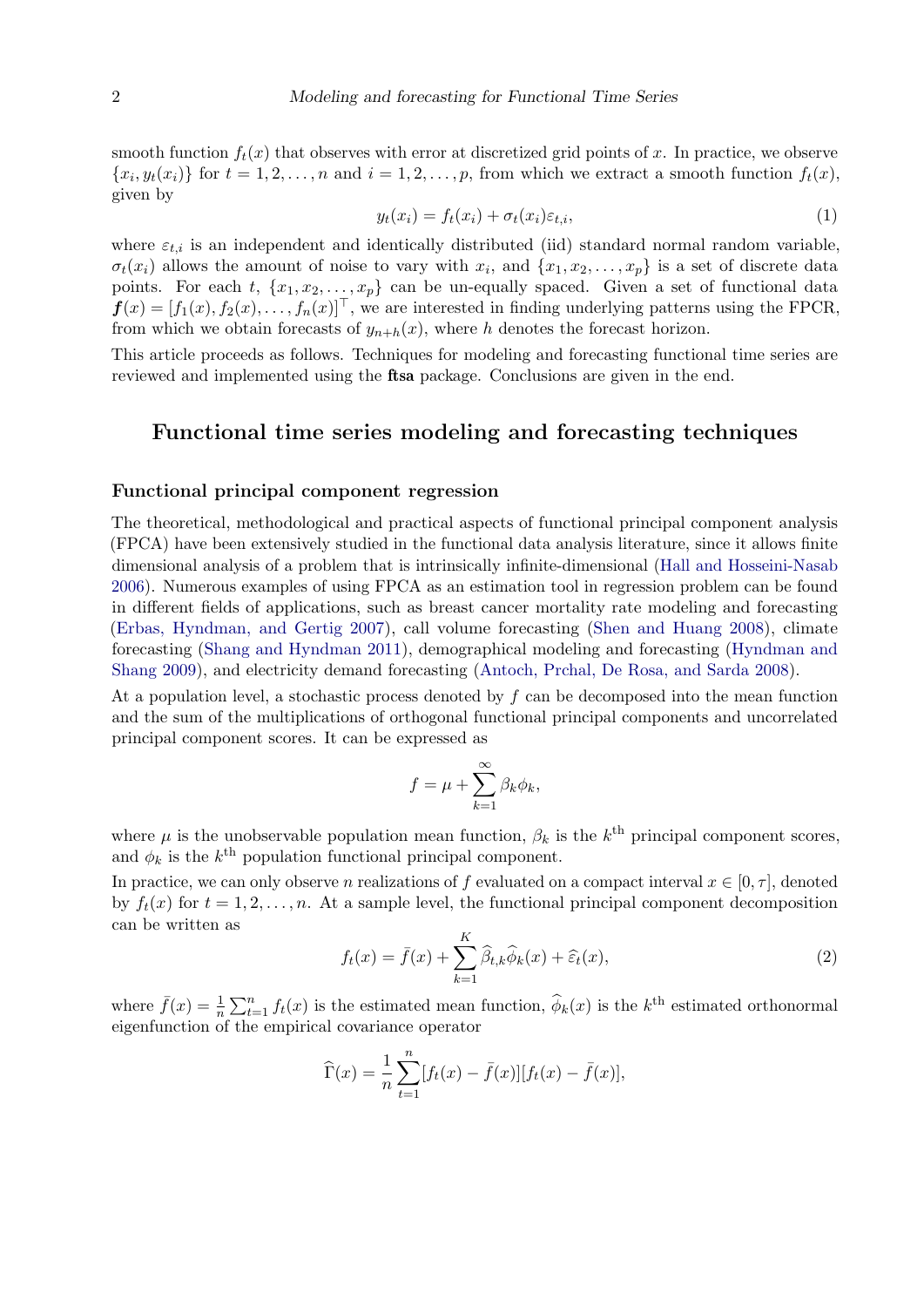the coefficient  $\widehat{\beta}_{t,k}$  is the k<sup>th</sup> principal component score for year t, it is given by the projection of  $f_t(x)$ −  $\bar{f}(x)$  in the direction of  $k^{\text{th}}$  eigenfunction  $\widehat{\phi}_k(x)$ , that is,  $\widehat{\beta}_{t,k}==\int_x[f_t(x)-\bar{f}(x)]$  $\bar{f}(x)$ ] $\hat{\phi}_k(x)dx$ ,  $\hat{\epsilon}_t(x)$  is the residual, and K is the optimal number of components, which can be chosen by exact validation. Hypdrana and Booth (2008) studied the impact on foreast assumers chosen by cross validation. [Hyndman and Booth](#page-9-10) [\(2008\)](#page-9-10) studied the impact on forecast accuracy with a smaller or larger than the optimal value of K.

The functional principal component decomposition is first demonstrated using the age-specific Australian fertility rate data between ages 15 and 49 observed from 1921 to 2006. This data set was obtained from the Australian Bureau of Statistics (Cat No, 3105.0.65.001, Table 38). A functional graphical display is given in [Shang](#page-10-5) [\(2011\)](#page-10-5).

Figure [1](#page-2-0) presents the first two functional principal components and their associated principal component scores. The bottom panel of Figure [1](#page-2-0) also plots the forecasted principal component scores, and their 80% prediction intervals (in yellow color), using an exponential smoothing statespace model [\(Hyndman, Koehler, Ord, and Snyder](#page-9-11) [2008\)](#page-9-11). As pointed out by a referee, the forecasts of principal component scores appear to quickly level off, and the prediction intervals widen very quickly. This reflects the difficulty of our model in forecasting medium or long term horizon, as a result of the increase in variability.

<span id="page-2-0"></span>

Figure 1: The first two functional principal components and their associated principal component scores for the Australian fertility rate data from 1921 to 2006.

Figure [1](#page-2-0) was produced by the following code.

# load the package used throughout this article library("ftsa")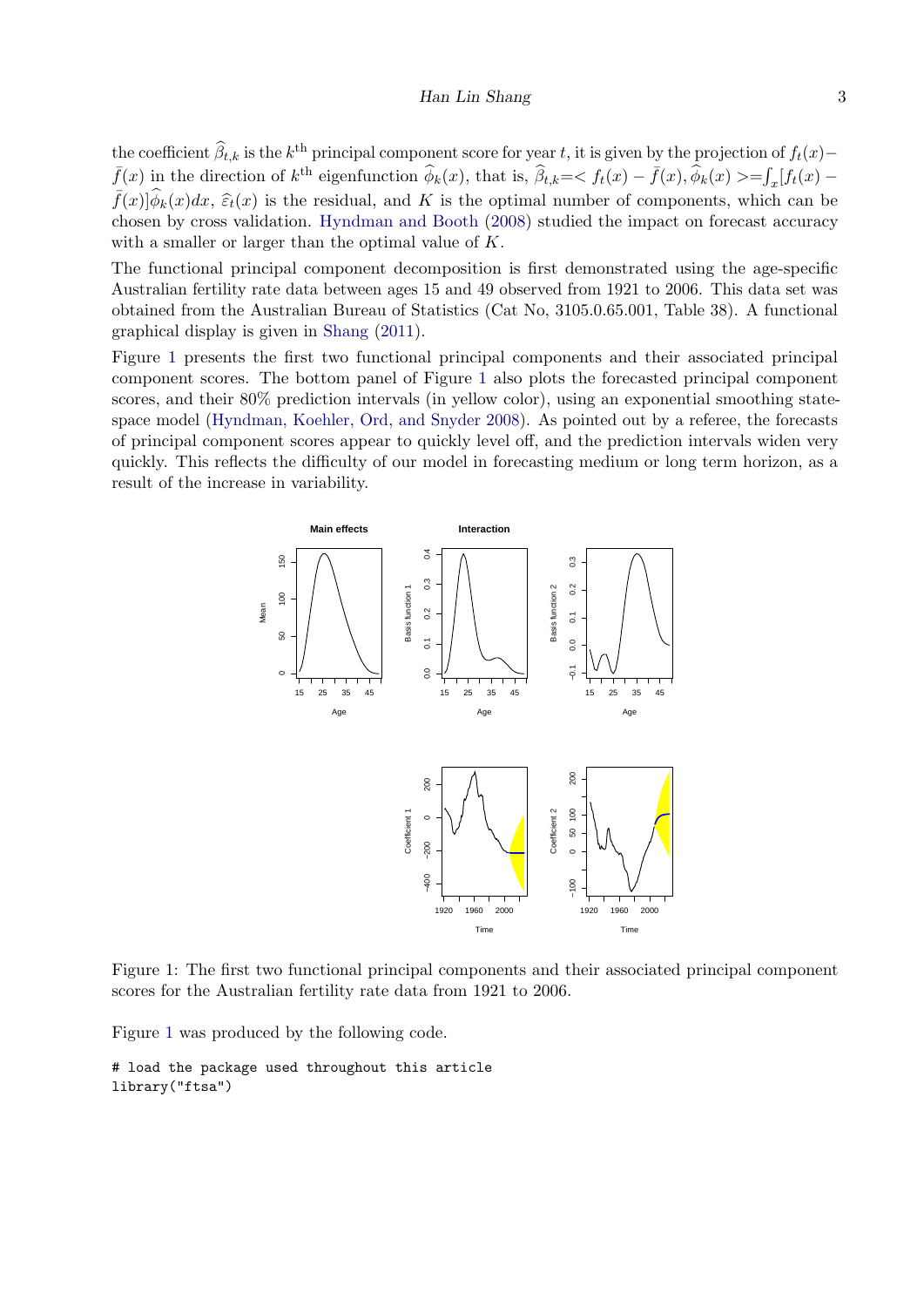# Fit and plot functional principal components, order specifies the number of principal components # h specifies the forecast horizon

plot(forecast(ftsm(Australiasmoothfertility, order=2), h = 20), "components")

By conditioning on the observed data  $\boldsymbol{f}(x) = [f_1(x), f_2(x), \dots, f_n(x)]^\top$  and the fixed functional principal components  $\mathcal{B} = [\hat{\phi}_1(x), \hat{\phi}_2(x), \dots, \hat{\phi}_K(x)]^\top$ , the h-step-ahead forecasts of  $y_{n+h}(x)$  can be obtained as

$$
\widehat{y}_{n+h|n}(x) = \mathbb{E}[y_{n+h}(x)|\boldsymbol{f}(x),\mathcal{B}] = \bar{f}(x) + \sum_{k=1}^{K} \widehat{\beta}_{n+h|n,k} \widehat{\phi}_k(x),
$$

<span id="page-3-0"></span>where  $\beta_{n+h|n,k}$  denotes the h-step-ahead forecasts of  $\beta_{n+h,k}$  using a univariate time series. Figure [2](#page-3-0) shows the forecasts of Australian fertility rate data from 2007 to 2026 highlighted in rainbow color, while the data used for estimation are grayed out. It exhibits a continuing shift to older ages of peak fertility rates, caused by a recent tendency to postpone child-bearing while pursuing careers.

#### **Forecasted fertility rates (2007−2026)**



Figure 2: Multiple-step-ahead forecasts. Based on the historical data from 1921 to 2006, we obtain 20-step-ahead forecasts for 2007 to 2026.

Figure [2](#page-3-0) was produced by the following code.

```
# Plot the historical data in gray
plot(Australiasmoothfertility, col = gray(0.8), xlab = "Age", ylab =
```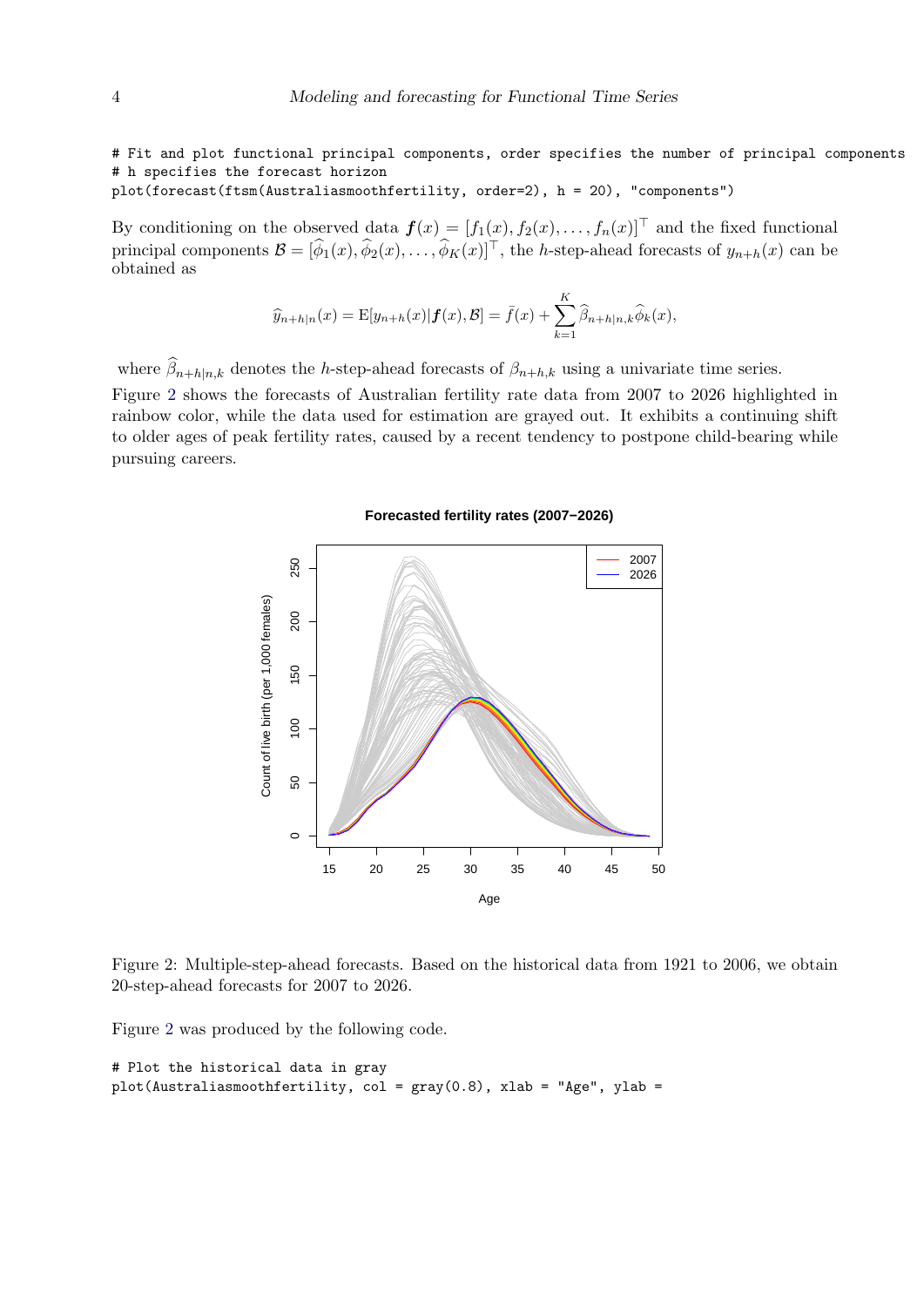"Count of live birth (per 1,000 females)", main = "Forecasted fertility rates (2007-2026)") # Plot the forecasts in rainbow color for Figure 4(a) plot(forecast(ftsm(Australiasmoothfertility, order=2), h=20), add=TRUE) legend("topright", c("2007", "2026"), col = c("red", "blue"), lty = 1)

To construct a prediction interval, we calculate the forecast variance that follows from [\(1\)](#page-1-0) and [\(2\)](#page-1-1). Because of orthogonality, the forecast variance can be approximated by the sum of component variances

$$
\xi_{n+h}(x) = \text{Var}[y_{n+h}(x)|f(x), \mathcal{B}]
$$
  
=  $\hat{\sigma}_{\mu}^{2}(x) + \sum_{k=1}^{K} u_{n+h,k} \hat{\phi}_{k}^{2}(x) + v(x) + \sigma_{n+h}^{2}(x),$ 

where  $u_{n+h,k} = \text{Var}(\beta_{n+h,k}|\beta_{1,k}, \beta_{2,k}, \dots, \beta_{n,k})$  can be obtained from the time series model, and the model error variance  $v(x)$  is estimated by averaging  $\{\hat{\varepsilon}_1^2(x), \hat{\varepsilon}_2^2(x), \ldots, \hat{\varepsilon}_n^2(x)\}$  for each x, and  $\hat{\sigma}_{\mu}^2(x)$ and  $\sigma_{n+h}^2(x)$  can be obtained from the smoothing method used.

<span id="page-4-0"></span>Based on the normality assumption, the  $100(1 - \alpha)$ % prediction interval for  $y_{n+h}(x)$  is constructed as  $\hat{y}_{n+h|n}(x) \pm z_\alpha \sqrt{\xi_{n+h}(x)}$ , where  $z_\alpha$  is the  $(1 - \alpha/2)$  standard normal quantile.



Figure 3: Forecasts of fertility rates in 2007, along with the 80% prediction interval.

Figure [3](#page-4-0) displays the forecasts of fertility rates in 2007, along with the 80% prediction interval. It was created by the following code.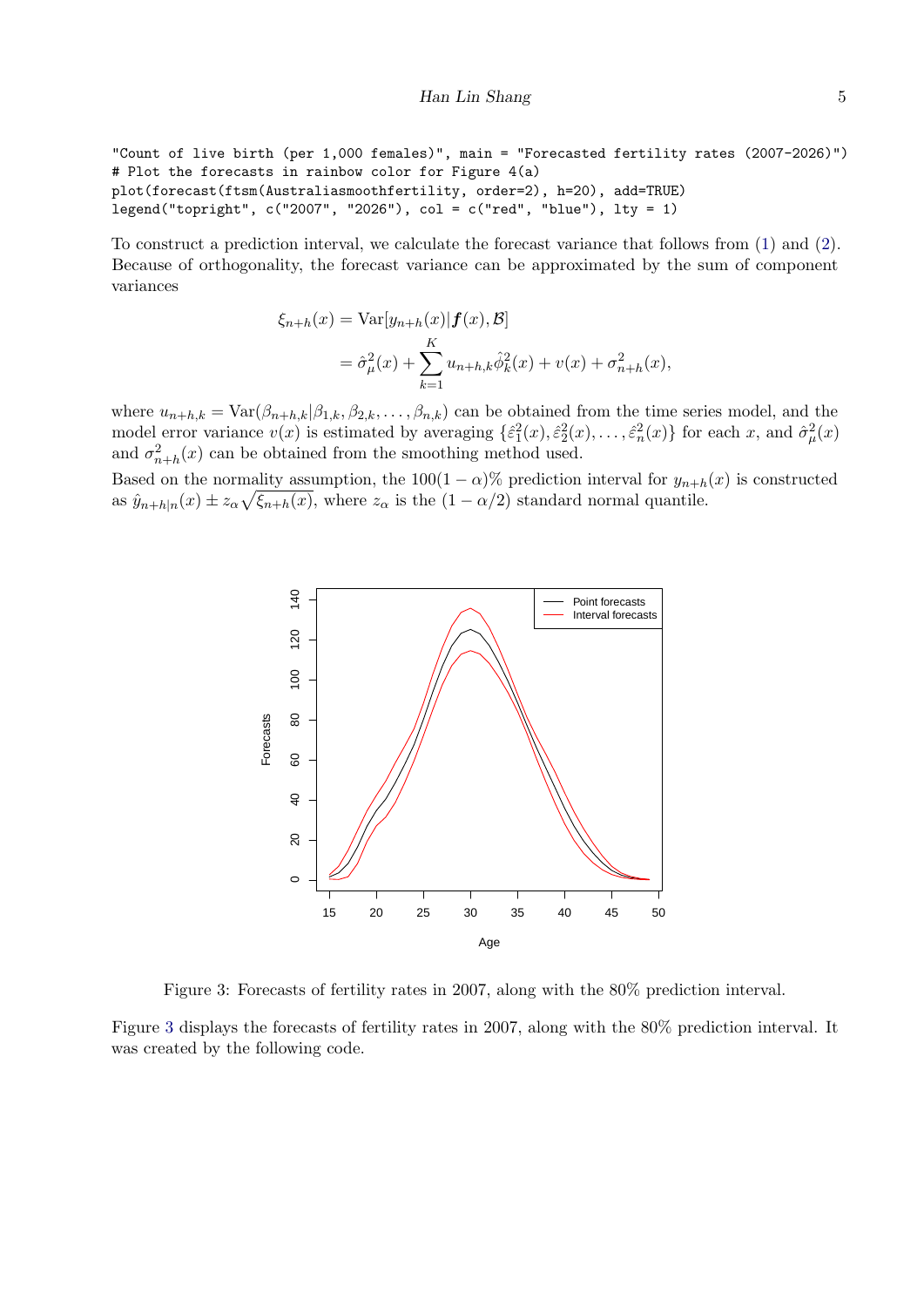```
# Plot the point forecast
aus = forecast(ftsm(Australiasmoothfertility, order=2), h=1)
plot(aus, ylim=c(0,140))
# Plot the lower and upper bounds
lines(aus$lower, col=2)
lines(aus$upper, col=2)
# Add a legend to the plot
legend("topright", c("Point forecasts", "Interval forecasts"),col=c(1,2), lty=1, cex=0.9)
```
#### Updating point and interval forecasts

A special case of functional time series is when the continuous variable is also a time variable, such as the monthly sea surface temperature from 1950 to 2011, obtained from National Oceanic and Atmospheric Administration ([http://www.cpc.noaa.gov/data/indices/sstoi.indices](http://www.cpc.noaa.gov/ data/indices/sstoi.indices)). A similar type of functional graphical display is given in [Shang](#page-10-5) [\(2011,](#page-10-5) Figure 2). Such data originate from a univariate seasonal time series. Let  $\{Z_w, w \in [1, N]\}$  be a seasonal time series which has been observed at  $N$  equispaced times. We divide the observed time series into  $n$  trajectories, and then consider each trajectory of length  $p$  as a curve rather than  $p$  distinct data points. The functional time series is given by

$$
y_t(x) = \{Z_w, w \in (p(t-1), pt]\}, \quad t = 1, 2, ..., n.
$$

The problem of interest is to forecast  $y_{n+h}(x)$ , where h denotes forecast horizon. In the sea surface temperature data, we consider  $\{Z_w\}$  be monthly sea surface temperatures from 1950 to 2011, so that  $p = 12$  and  $N = 62 \times 12 = 744$ , and we are interested in forecasting sea surface temperatures in 2012 and beyond.

When  $N = np$ , all trajectories are complete, and forecasts can be obtained by the FPCR. However, when  $N \neq np$ , we revisited the block moving (BM) and penalized least squares (PLS) to update point and interval forecasts, when the most recent curve is partially observed.

When functional time series are segments of a univariate time series, the most recent trajectory is observed sequentially [\(Hyndman and Shang](#page-10-2) [2010\)](#page-10-2). When we observe the first  $m_0$  time period of  $y_{n+1}(x_l)$ , denoted by  $y_{n+1}(x_e) = [y_{n+1}(x_1), y_{n+1}(x_2), \ldots, y_{n+1}(x_{m_0})]^\top$ , we are interested in forecasting the data in the remaining time period, denoted by  $y_{n+1}(x_l)$  for  $m_0 < l \leq p$ . By using the FPCR, the partially observed data in the most recent curve are not incorporated into the forecasts of  $y_{n+1}(x_l)$ . Indeed, the point forecasts obtained from the FPCR can be expressed as

$$
\hat{y}_{n+1|n}(x_l) = \mathbb{E}[y_{n+1}(x_l)|\mathbf{f}(x_l), \mathcal{B}_l]
$$
  
=  $\bar{f}(x_l) + \sum_{k=1}^K \hat{\beta}_{n+1|n,k} \hat{\phi}_k(x_l),$ 

for  $m_0 < l \leq p$ , where  $f(x_l)$  denotes the historical data corresponding to the remaining time periods;  $\bar{f}(x_l)$  is the mean function corresponding to the remaining time periods; and  $\mathcal{B}_l =$  $\{\hat{\phi}_1(x_l), \hat{\phi}_2(x_l), \ldots, \hat{\phi}_K(x_l)\}\$ is a set of the estimated functional principal components corresponding to the remaining time periods.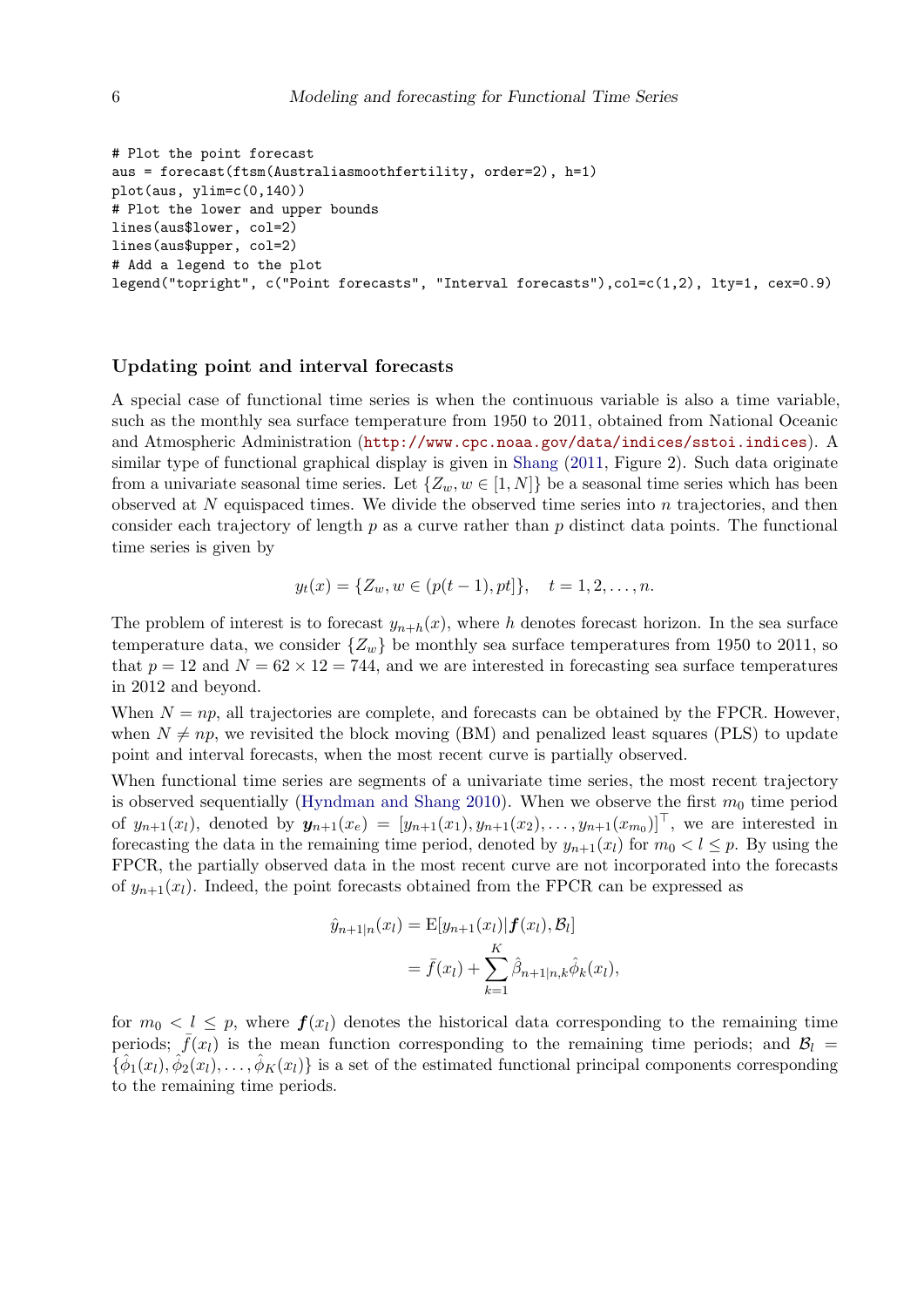In order to improve point forecast accuracy, it is desirable to dynamically update the point and interval forecasts for the rest of year  $n + 1$  by incorporating the partially observed data. In what follows, I shall revisit two methods for updating point and interval forecasts.

#### Block moving (BM)

<span id="page-6-0"></span>The BM method re-defines the start and end points of trajectories. Because time is a continuous variable, we can change the function support from  $[1, p]$  to  $[m_0 + 1, p] \cup [1, m_0]$ . The re-defined functional time series forms a complete block, at the cost of losing some observations in the first year. With the complete data block, the FPCR can then be applied to update the point and interval forecasts.



Figure 4: Dynamic update via the block moving approach. The colored region shows the data loss in the first year. The forecasts for the remaining months in year  $n + 1$  can be updated by the forecasts using the TS method applied to the upper block.

The redefined data are shown diagrammatically in Figure [4,](#page-6-0) where the bottom box has moved to become the top box. The cyan colored region shows the data loss in the first year. The partially observed last trajectory under the old "year" completes the last trajectory under the new year.

As an illustration, suppose we observe the monthly sea surface temperature from January to May 2011, we aim to update the point and interval forecasts from June to December. Figure [5](#page-7-0) displays the point and interval forecasts for the remaining months of 2011, by using the BM method.

Figure [5](#page-7-0) was created by the following code

```
# Name history to represent historical data,
history = ElNino2011smooth
# Name obs to represent partially observed data,
obs = E1Nino2011smooth\[1:5,62]
# Name fore to represent the forecasting period
```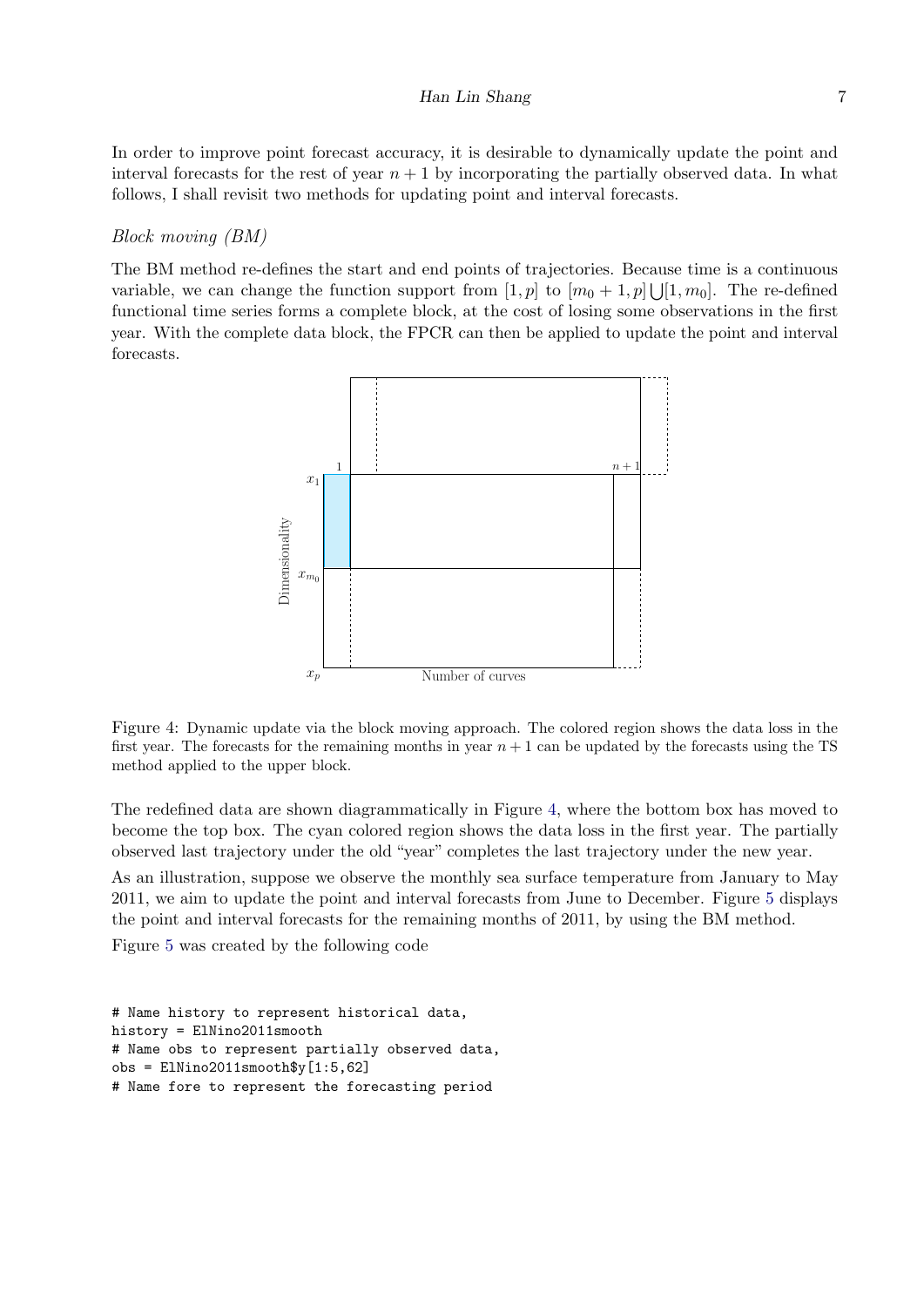<span id="page-7-0"></span>

Figure 5: Prediction intervals of the sea surface temperatures between June and December 2011. By incorporating the sea surface temperatures between January and May, the prediction intervals can be updated using the BM method

.

```
fore = E1Nino2011smooth$y[6:12,62]int = dynupdate(data=history, newdata=obs, holdoutdata=fore, method="block", interval=TRUE)
bmupdate = dynupdate(data=history, newdata=obs, holdoutdata=fore, method="block", value=TRUE)
plot(6:12, fore, type="l", ylim=c(19,26), xlab="Month", ylab="Sea surface temperature")
lines(6:12, bmupdate, col=4)
lines(6:12, int$low$y, col=2)
lines(6:12, int$up$y, col=2)
legend("topright", c("True observations", "Point forecasts", "Interval forecasts"),
      col=c(1,4,2), lty=1, cex=0.8)
```
### Penalized least squares (PLS)

We can also update the remaining part of the trajectory by using regression-based approaches. Let  $F_e$ be  $m_0 \times K$  matrix, whose  $(j, k)$ <sup>th</sup> entry is  $\hat{\phi}_k(x_j)$  for  $1 \leq j \leq m_0$ . Let  $\beta_{n+1} = [\beta_{n+1,1}, \beta_{n+1,2}, \dots, \beta_{n+1,K}]^\top$ ,  $\bar{f}(x_e) = [\bar{f}(x_1), \bar{f}(x_2), \ldots, \bar{f}(x_{m_0})]^{\top}$ , and  $\epsilon_{n+1}(x_e) = [\epsilon_{n+1}(x_1), \epsilon_{n+1}(x_2), \ldots, \epsilon_{n+1}(x_{m_0})]^{\top}$ . As the mean-adjusted  $\hat{\mathbf{y}}_{n+1}^*(x_e) = \mathbf{y}_{n+1}(x_e) - \bar{\mathbf{f}}(x_e)$  become available, a regression can be expressed as

$$
\hat{\mathbf{y}}_{n+1}^*(x_e) = \mathbf{F}_e \beta_{n+1} + \boldsymbol{\epsilon}_{n+1}(x_e).
$$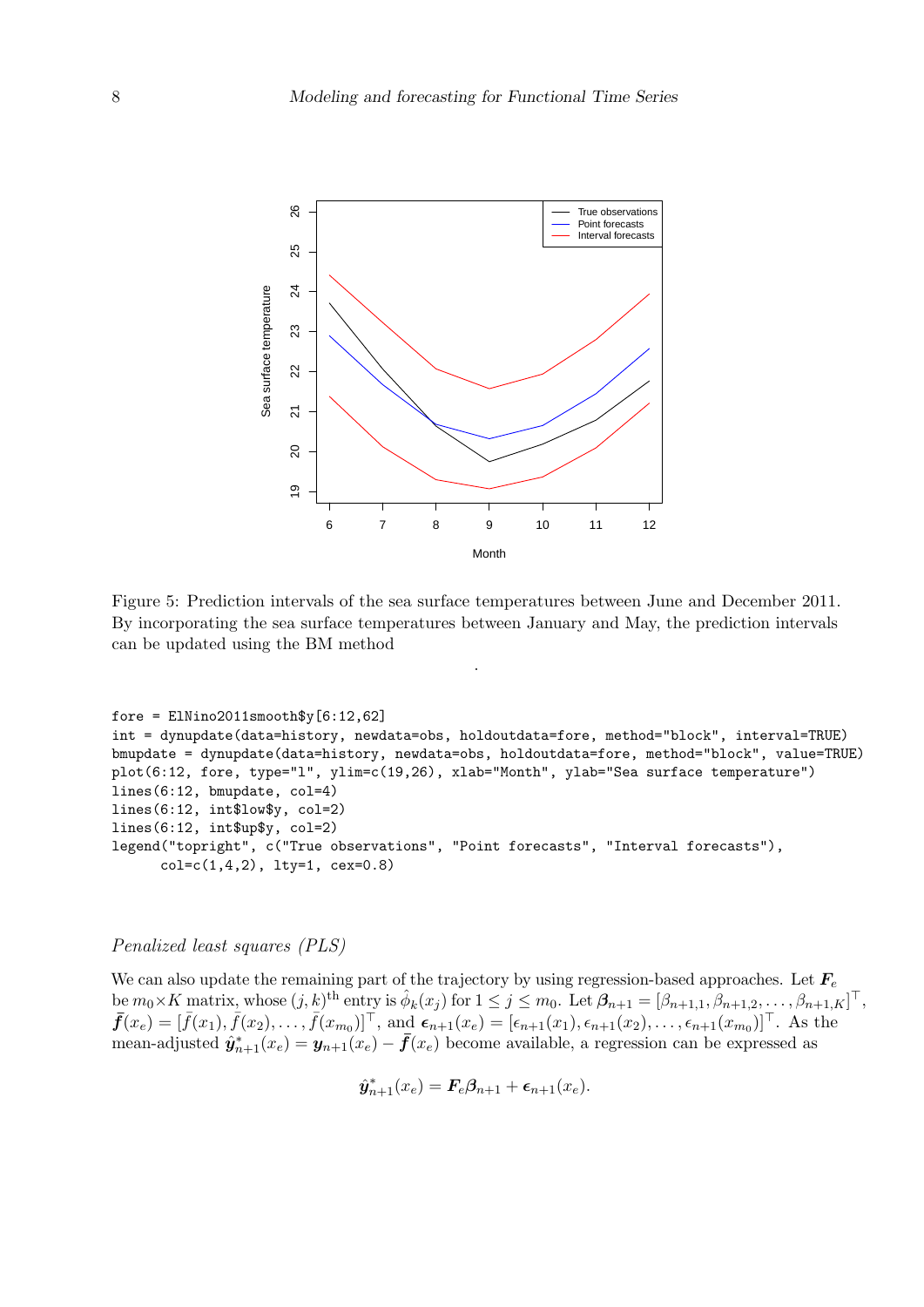The  $\beta_{n+1}$  can be estimated by ordinary least squares, assuming  $(F_e^{\top} F_e)$  is invertible,

<span id="page-8-0"></span>
$$
\hat{\beta}_{n+1}^{\text{OLS}} = (\boldsymbol{F}_e^{\top} \boldsymbol{F}_e)^{-1} \boldsymbol{F}_e^{\top} \hat{\boldsymbol{y}}_{n+1}^*(x_e).
$$

However, if  $(\mathbf{F}_e^{\top}\mathbf{F}_e)$  is not invertible, then a regularized approach can be implemented, such as the ridge regression (RR) and penalized least squares (PLS). The regression coefficients of the RR and PLS are

$$
\hat{\beta}_{n+1}^{\text{RR}} = (\boldsymbol{F}_e^{\top} \boldsymbol{F}_e + \lambda \boldsymbol{I}_K)^{-1} \boldsymbol{F}_e^{\top} \hat{\boldsymbol{y}}_{n+1}(x_e), \n\hat{\beta}_{n+1}^{\text{PLS}} = (\boldsymbol{F}_e^{\top} \boldsymbol{F}_e + \lambda \boldsymbol{I}_K)^{-1} (\boldsymbol{F}_e^{\top} \hat{\boldsymbol{y}}_{n+1}(x_e) + \lambda \hat{\beta}_{n+1|n}),
$$
\n(3)

where  $\hat{\beta}_{n+1}^{\text{RR}} \to 0$  as  $\lambda \to \infty$ , and  $\hat{\beta}_{n+1}^{\text{RR}} \to \hat{\beta}_{n+1}^{\text{OLS}}$  as  $\lambda \to 0$ . In contrast, the  $\hat{\beta}_{n+1}^{\text{PLS}} \to \hat{\beta}_{n+1|n}$  as  $\lambda \to \infty$ , and  $\hat{\beta}_{n+1}^{\text{PLS}} \rightarrow \hat{\beta}_{n+1}^{\text{OLS}}$  as  $\lambda \rightarrow 0$ .

The point forecasts of  $y_{n+1}(x_l)$  obtained by the RR and PLS are given by

$$
\hat{y}_{n+1}^{\text{RR}}(x_l) = \mathbb{E}[y_{n+1}(x_l)|\boldsymbol{f}(x_l), \mathcal{B}_l] = \bar{f}(x_l) + \sum_{k=1}^K \hat{\beta}_{n+1,k}^{\text{RR}} \hat{\phi}_k(x_l),
$$
  

$$
\hat{y}_{n+1}^{\text{PLS}}(x_l) = \mathbb{E}[y_{n+1}(x_l)|\boldsymbol{f}(x_l), \mathcal{B}_l] = \bar{f}(x_l) + \sum_{k=1}^K \hat{\beta}_{n+1,k}^{\text{PLS}} \hat{\phi}_k(x_l),
$$

Among these regression-based approaches, the PLS method can also update the interval forecasts. Let the one-step-ahead forecast errors of the principal component scores be given by

$$
\hat{\xi}_{j,k} = \hat{\beta}_{n-j+1,k} - \hat{\beta}_{n-j+1|n-j,k},
$$
 for  $j = 1, 2, ..., n - K.$ 

 $\{\hat{\xi}_{1,k}, \hat{\xi}_{2,k}, \ldots, \hat{\xi}_{n-K,k}\}\)$  can then be sampled with replacement to give a bootstrap sample of  $\beta_{n+1|n,k}$ :

$$
\hat{\beta}_{n+1|n,k}^b = \hat{\beta}_{n+1|n,k} + \hat{\xi}_{*,k}^b
$$
, for  $b = 1, 2, ..., B$ ,

where  $\hat{\xi}_{*,k}^b$  denotes the bootstrap samples, and B is the number of bootstrap replications. Based on [\(3\)](#page-8-0), the bootstrapped  $\hat{\beta}^b_{n+1|n}$  leads to the bootstrapped  $\hat{\beta}^{b,PLS}_{n+1}$ , we obtain B replications of

$$
\hat{y}_{n+1}^{b,\text{PLS}}(x_l) = \bar{f}(x_l) + \sum_{k=1}^{K} \hat{\beta}_{n+1,k}^{b,\text{PLS}} \hat{\phi}_k(x_l) + \hat{\epsilon}_{n+1}^b(x_l),
$$

where  $\hat{\epsilon}_{n+1}^b(x_l)$  is obtained by sampling with replacement from  $\{\hat{\epsilon}_1(x_l), \hat{\epsilon}_2(x_l), \dots, \hat{\epsilon}_n(x_l)\}$ . Hence, the  $100(1 - \alpha)\%$  prediction intervals for the updated forecasts are defined as  $\alpha/2$  and  $(1 - \alpha/2)$ quantiles of  $\hat{y}_{n+1}^{b,\text{PLS}}(x_l)$ .

For this sea surface temperature data set, the point and interval forecast accuracy obtained by the FPCR, BM and PLS methods have already been studied by [Shang and Hyndman](#page-10-3) [\(2011\)](#page-10-3).

# Conclusion

This article described several techniques in the ftsa package, for modeling and forecasting functional time series. These methods centered on the FPCR, which is a common dimension reduction technique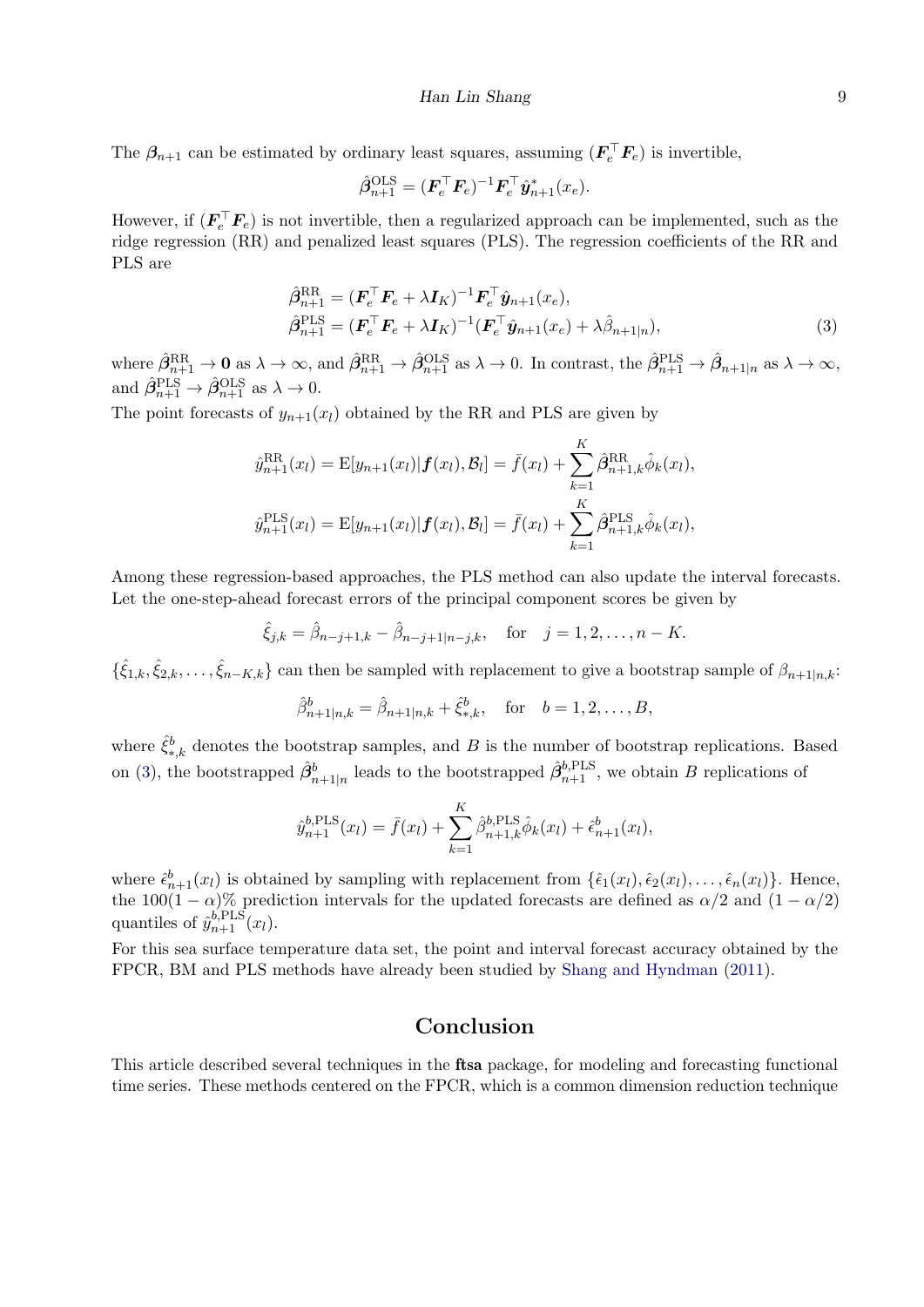in the functional data analysis literature. FPCR reduces intrinsically infinite number of variables to several orthogonal regressors, which captures the main mode of variation in data. As illustrated by the Australian fertility rates, FPCR is able to model and forecast annual Australian fertility rates. When the continuous variable in a functional time series is also a time variable, a new observation arrives sequentially. As shown in the monthly sea surface temperature, the BM and PLS methods can update the point and interval forecasts based on the FPCR.

To sum up, the methods reviewed in this article focus on extracting patterns from a set of functional time series, and should be considered when the interest lies in modeling and forecasting the future realizations of a stochastic process.

### References

- <span id="page-9-5"></span>Aguilera A, Ocana F, Valderrama M (1999). "Forecasting time series by functional PCA. Discussion of several weighted approaches." Computational Statistics, 14(3), 443–467.
- <span id="page-9-9"></span>Antoch J, Prchal L, De Rosa MR, Sarda P (2008). "Functional linear regression with functional response: application to prediction of electricity consumption." In S Dabo-Niang, F Ferraty (eds.), Functional and Operatorial Statistics, pp. 23–29. Physica-Verlag, Heidelberg.
- <span id="page-9-1"></span>Aue A, Gabrys R, Horváth L, Kokoszka P (2009). "Estimation of a change-point in the mean function of functional data." Journal of Multivariate Analysis, 100(10), 2254–2269.
- <span id="page-9-7"></span>Erbas B, Hyndman RJ, Gertig DM (2007). "Forecasting age-specific breast cancer mortality using functional data models." Statistics in Medicine, 26(2), 458–470.
- <span id="page-9-6"></span>Hall P, Hosseini-Nasab M (2006). "On properties of functional principal components analysis." Journal of the Royal Statistical Society: Series B, 68(1), 109–126.
- <span id="page-9-2"></span>Hörmann S, Kokoszka P (2010). "Weakly dependent functional data." The Annals of Statistics, 38(3), 1845–1884.
- <span id="page-9-3"></span>Horváth L, Hušková M, Kokoszka P (2010). "Testing the stability of the functional autoregressive process." Journal of Multivariate Analysis, 101(2), 352–367.
- <span id="page-9-4"></span>Horváth L, Kokoszka P (2012). *Inference for Functional Data with Applications*. Springer, New York.
- <span id="page-9-0"></span>Hyndman R, Shang HL (2015). ftsa: Functional time series analysis. R package version 4.6, URL <http://CRAN.R-project.org/package=ftsa>.
- <span id="page-9-10"></span>Hyndman RJ, Booth H (2008). "Stochastic population forecasts using functional data models for mortality, fertility and migration." International Journal of Forecasting, 24(3), 323-342.
- <span id="page-9-11"></span>Hyndman RJ, Koehler AB, Ord JK, Snyder RD (2008). Forecasting with exponential smoothing: the state space approach. Springer, Berlin.
- <span id="page-9-8"></span>Hyndman RJ, Shang HL (2009). "Forecasting functional time series (with discussion)." Journal of the Korean Statistical Society, 38(3), 199–221.